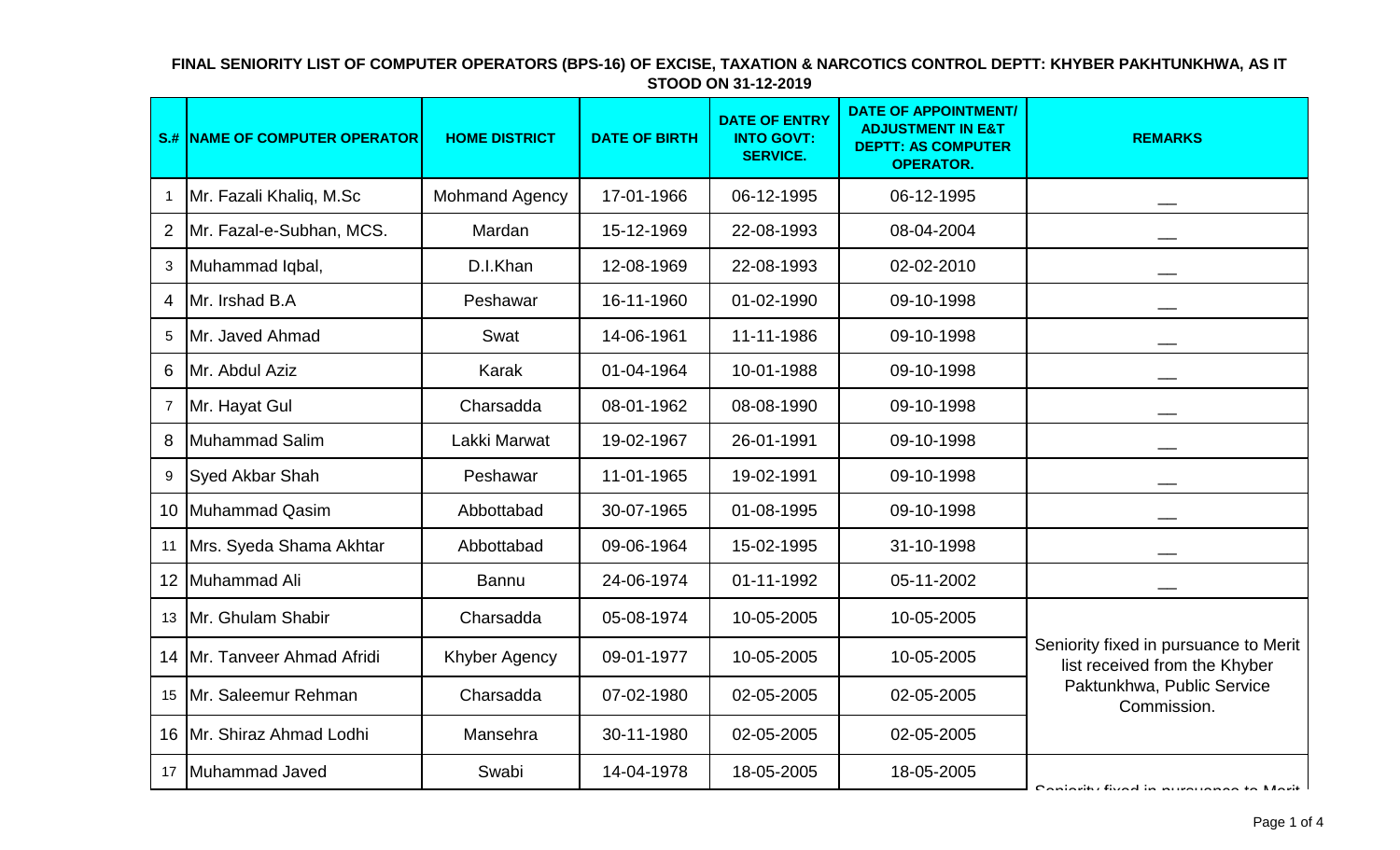|    | <b>S.# NAME OF COMPUTER OPERATOR</b>                                                                                                       | <b>HOME DISTRICT</b>  | <b>DATE OF BIRTH</b> | <b>DATE OF ENTRY</b><br><b>INTO GOVT:</b><br><b>SERVICE.</b> | <b>DATE OF APPOINTMENT/</b><br><b>ADJUSTMENT IN E&amp;T</b><br><b>DEPTT: AS COMPUTER</b><br><b>OPERATOR.</b> | <b>REMARKS</b>                                                                                                      |
|----|--------------------------------------------------------------------------------------------------------------------------------------------|-----------------------|----------------------|--------------------------------------------------------------|--------------------------------------------------------------------------------------------------------------|---------------------------------------------------------------------------------------------------------------------|
|    | 18 Mr. Irfan                                                                                                                               | <b>FR Peshawar</b>    | 17-04-1976           | 30-04-2005                                                   | 30-04-2005                                                                                                   | Semonty fixed in pursuance to ment<br>list received from the Khyber                                                 |
| 19 | Mr. Sardar Khan                                                                                                                            | <b>Mohmand Agency</b> | 24-01-1976           | 01-07-2005                                                   | 01-07-2005                                                                                                   | Paktunkhwa, Public Service<br>Commission.                                                                           |
| 20 | Mr. Kosar Hayat                                                                                                                            | <b>Khyber Agency</b>  | 20-04-1978           | 19-05-2005                                                   | 19-05-2005                                                                                                   |                                                                                                                     |
| 21 | Mr. Fazal Subhan,                                                                                                                          | Swat                  | 20-12-1979           | 03-05-2005                                                   | 03-05-2005                                                                                                   | Seniority fixed in pursuance to Merit<br>list received from the KP Public<br>Service Commission.                    |
| 22 | Syed Muhammad Arshad                                                                                                                       | <b>Bannu</b>          | 10-12-1983           | 04-05-2005                                                   | 04-05-2005                                                                                                   |                                                                                                                     |
| 23 | Mr. Asif Iqbal                                                                                                                             | Lakki Marwat          | 03-04-1983           | 03-05-2005                                                   | 03-05-2005                                                                                                   | Seniority fixed in pursuance to Merit<br>list received from the Khyber<br>Paktunkhwa, Public Service<br>Commission. |
| 24 | Mr. Saifoor Khan                                                                                                                           | Kohat                 | 21-04-1973           | 07-05-2005                                                   | 07-05-2005                                                                                                   |                                                                                                                     |
| 25 | Mr. Dilawar Abbas Lodhi                                                                                                                    | Mansehra              | 04-04-1978           | 13-05-2005                                                   | 13-05-2005                                                                                                   |                                                                                                                     |
| 26 | Muhammad Qayyum                                                                                                                            | Swat                  | 01-04-1981           | 07-05-2005                                                   | 07-05-2005                                                                                                   |                                                                                                                     |
| 27 | Mr. Nazirul Haq                                                                                                                            | Swat.                 | 11-04-1982           | 02-05-2005                                                   | 02-05-2005                                                                                                   |                                                                                                                     |
| 28 | Mr. Asad Nisar                                                                                                                             | Peshawar              | 04-04-1987           | 19-09-2007                                                   | 19-09-2007                                                                                                   |                                                                                                                     |
| 29 | Mr. Asfandayar                                                                                                                             | <b>Mohmand Agency</b> | 03-09-1978           | 01-10-2007                                                   | 01-10-2007                                                                                                   |                                                                                                                     |
| 30 | Mr. Ihsan Ullah Kundi<br>Deputed to Forest Deptt: KPK<br>upto 10-03-2020 vide Notification<br>No.SO(Admn)ET& NC/1-<br>36/2013.dt 28-03-18. | Tank                  | 10-04-1983           | 18-09-2007                                                   | 18-09-2007                                                                                                   |                                                                                                                     |
| 31 | Mr. Fazli Rahim Bangash                                                                                                                    | Kurram Agency         | 20-11-1976           | 27-09-2007                                                   | 27-09-2007                                                                                                   |                                                                                                                     |
| 32 | Hafiz Misbah Ullah Jan                                                                                                                     | Lakki Marwat          | 15-10-1982           | 01-10-2007                                                   | 01-10-2007                                                                                                   |                                                                                                                     |
|    | 33 Mr. Umar Farooq                                                                                                                         | Swat                  | 15-01-1975           | 18-09-2007                                                   | 18-09-2007                                                                                                   | Seniority fixed in pursuance to Merit<br>list received from the Khyber                                              |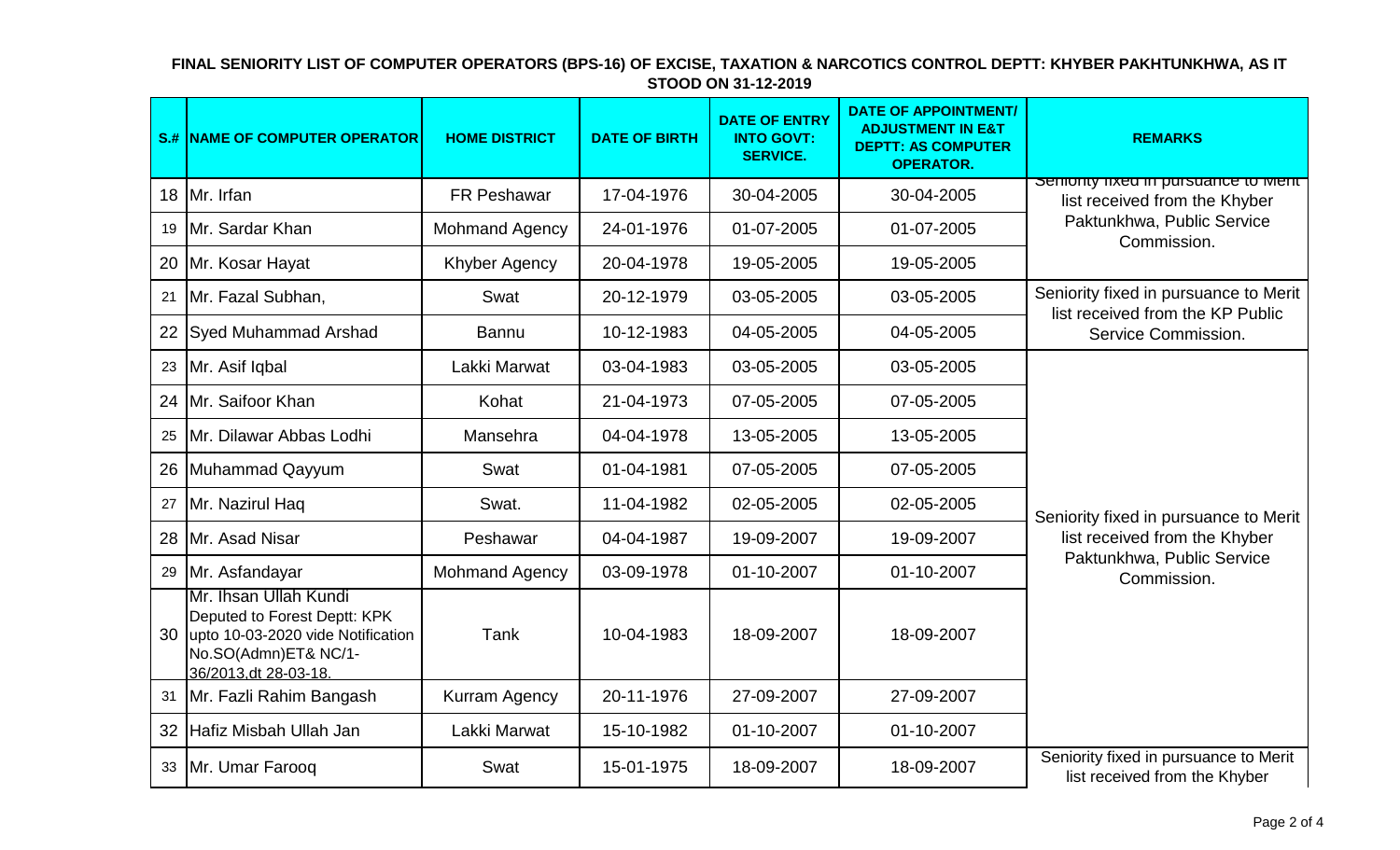|    | <b>S.# NAME OF COMPUTER OPERATOR</b> | <b>HOME DISTRICT</b>   | <b>DATE OF BIRTH</b> | <b>DATE OF ENTRY</b><br><b>INTO GOVT:</b><br><b>SERVICE.</b> | <b>DATE OF APPOINTMENT/</b><br><b>ADJUSTMENT IN E&amp;T</b><br><b>DEPTT: AS COMPUTER</b><br><b>OPERATOR.</b> | <b>REMARKS</b>                                                                                                      |
|----|--------------------------------------|------------------------|----------------------|--------------------------------------------------------------|--------------------------------------------------------------------------------------------------------------|---------------------------------------------------------------------------------------------------------------------|
|    | 34 Mr. Said Akbar                    | Dir                    | 28-05-1985           | 19-09-2007                                                   | 19-09-2007                                                                                                   | Paktunkhwa, Public Service<br>Commission.                                                                           |
|    | 35 Mr. Suleman Khan                  | Peshawar               | 09-10-1989           | 03-02-2010                                                   | 03-02-2010                                                                                                   |                                                                                                                     |
|    | 36 Mr. Amjad Khan                    | FR Kohat               | 12-03-1981           | 03-02-2010                                                   | 03-02-2010                                                                                                   | Seniority fixed in pursuance to Merit<br>list received from the Khyber<br>Paktunkhwa, Public Service<br>Commission. |
|    | 37 Syed Salman Ali Shah              | Charsadda              | 15-03-1987           | 12-11-2007                                                   | 16-02-2010                                                                                                   |                                                                                                                     |
|    | 38 Mr. Zia-ul-Haq                    | Haripur                | 09-09-1980           | 04-02-2010                                                   | 04-02-2010                                                                                                   |                                                                                                                     |
| 39 | Muhammad Imran Afridi                | Khyber Agency          | 26-03-1982           | 15-02-2010                                                   | 15-02-2010                                                                                                   | Seniority fixed in pursuance to Merit<br>list received from the Khyber<br>Paktunkhwa, Public Service<br>Commission. |
|    | 40 Muhamad Akbar Jan                 | Lakki Marwat           | 11-02-1986           | 06-02-2010                                                   | 06-02-2010                                                                                                   |                                                                                                                     |
|    | 41 Mr. Mehtab Ahmad Lodhi            | Mansehra               | 02-03-1986           | 09-02-2010                                                   | 09-02-2010                                                                                                   |                                                                                                                     |
|    | 42 Muhamad Arshad                    | Mansehra               | 16-07-1986           | 13-02-2010                                                   | 13-02-2010                                                                                                   |                                                                                                                     |
|    | 43 Mr. Shah Faisal                   | <b>Malakand Agency</b> | 22-12-1972           | 03-02-2010                                                   | 03-02-2010                                                                                                   |                                                                                                                     |
|    | 44   Mr. Hayat Mir                   | F.R Peshawar           | 30-09-1988           | 20-05-2014                                                   | 20-05-2014                                                                                                   | Seniority fixed in pursuance to Merit                                                                               |
|    | 45 Muhammad Ismail                   | Mardan                 | 10-10-1990           | 15-05-2014                                                   | 15-05-2014                                                                                                   | list received from the Khyber<br>Paktunkhwa, Public Service<br>Commission.                                          |
|    | 46   Mst. Beenish Gul                | Abbottabad             | 10-04-1981           | 16-05-2014                                                   | 16-05-2014                                                                                                   |                                                                                                                     |
|    | 47 Mr. Fazal Wahab                   | Dir                    | 12-05-1985           | 19-05-2014                                                   | 19-05-2014                                                                                                   |                                                                                                                     |
|    | 48 Mr. Javed Khan                    | <b>Bannu</b>           | 06-02-1987           | 09-05-2014                                                   | 09-05-2014                                                                                                   | Seniority fixed in pursuance to Merit<br>list received from the Khyber                                              |